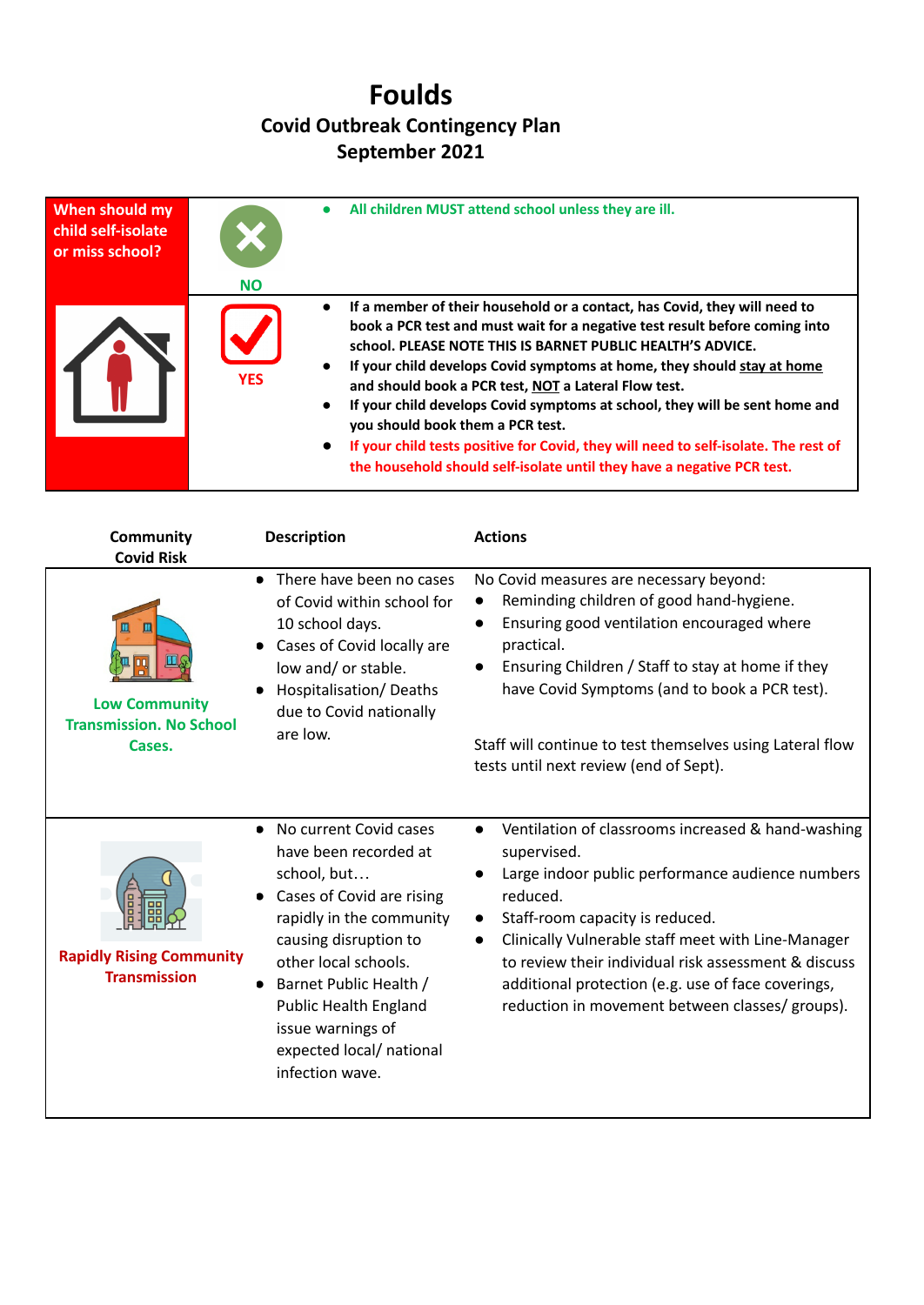| <b>Number of Cases:</b>                                                                                                                                                 | Description:                                                                                                                                                                                                                                      | <b>Actions:</b>                                                                                                                                                                                                                                                                                                                                                                                                                                                                                                                                                                                                                                                                                           |  |
|-------------------------------------------------------------------------------------------------------------------------------------------------------------------------|---------------------------------------------------------------------------------------------------------------------------------------------------------------------------------------------------------------------------------------------------|-----------------------------------------------------------------------------------------------------------------------------------------------------------------------------------------------------------------------------------------------------------------------------------------------------------------------------------------------------------------------------------------------------------------------------------------------------------------------------------------------------------------------------------------------------------------------------------------------------------------------------------------------------------------------------------------------------------|--|
| A single child tests Positive                                                                                                                                           | A single child tests<br>$\bullet$<br>positive for Covid in a<br>class.<br>There are fewer than 5<br>cases in the year group.<br>No other year groups<br>are affected.                                                                             | The child self-isolates for 10 days. Remote learning<br>$\bullet$<br>will be provided if they are well enough to complete<br>it.<br>The parents of the child are contacted directly by<br>$\bullet$<br>NHS Track and Trace to establish likely contacts.<br>Likely contacts will be contacted by NHS Track &<br>Trace and advised to book a PCR Test.<br>Children do not need to miss school or self-isolate<br>$\bullet$<br>whilst they wait for the result of the PCR test<br>unless they have Covid Symptoms.                                                                                                                                                                                          |  |
| 5 children or staff within a<br>year group test positive<br>within 10 days of each<br>other.<br>OR<br>3 children or staff in a<br>single Class/ Club<br>within 10 days. | There have been 5<br>$\bullet$<br>cases of Covid across a<br>year group within 10<br>days which could mean<br>that Covid is spreading<br>within that group of<br>children.                                                                        | As above for each positive case.<br>$\bullet$<br>The school will discuss the outbreak with Barnet<br>$\bullet$<br>Public Health and agree strengthening protective<br>measures for 10 school days, including:<br>Staff face masks for corridors & communal<br>$\circ$<br>areas.<br>Adapting, limiting or postponing indoor<br>$\circ$<br>sporting events, trips, open days and<br>performances.<br>Reverting to online gatherings/assemblies in<br>$\circ$<br>classrooms.<br>Reducing the amount of classes staff work<br>$\circ$<br>across.<br>Staggered lunches for Phase bubble affected.<br>$\circ$<br>Re-introducing Phase bubble.<br>$\circ$<br>Twice-weekly Staff Lateral flow testing.<br>$\circ$ |  |
| <b>Covid cases continue to</b><br>increase rapidly within a 10<br>day period.                                                                                           | Despite the measures<br>indicated above, Covid<br>cases within the school<br>continue to rise within<br>a 10 day period with<br>multiple classes and<br>staff affected,<br>suggesting that Covid is<br>spreading widely<br>throughout the school. | Incident Management Team meeting held between<br>the school and Barnet Public Health to agree<br>further measures, for a further 10 school days,<br>including:<br>All Phases to bubble.<br>$\circ$<br>Reverting to staggered lunches for all.<br>$\circ$<br>Limiting all non-essential visitors to school.<br>$\circ$<br>Postponing all non-essential events.<br>$\circ$<br>Re-introducing remote learning for individual<br>$\circ$<br>classes for 10 school days considered.                                                                                                                                                                                                                            |  |

The school will inform parents of any changes to Covid measures should these be needed.